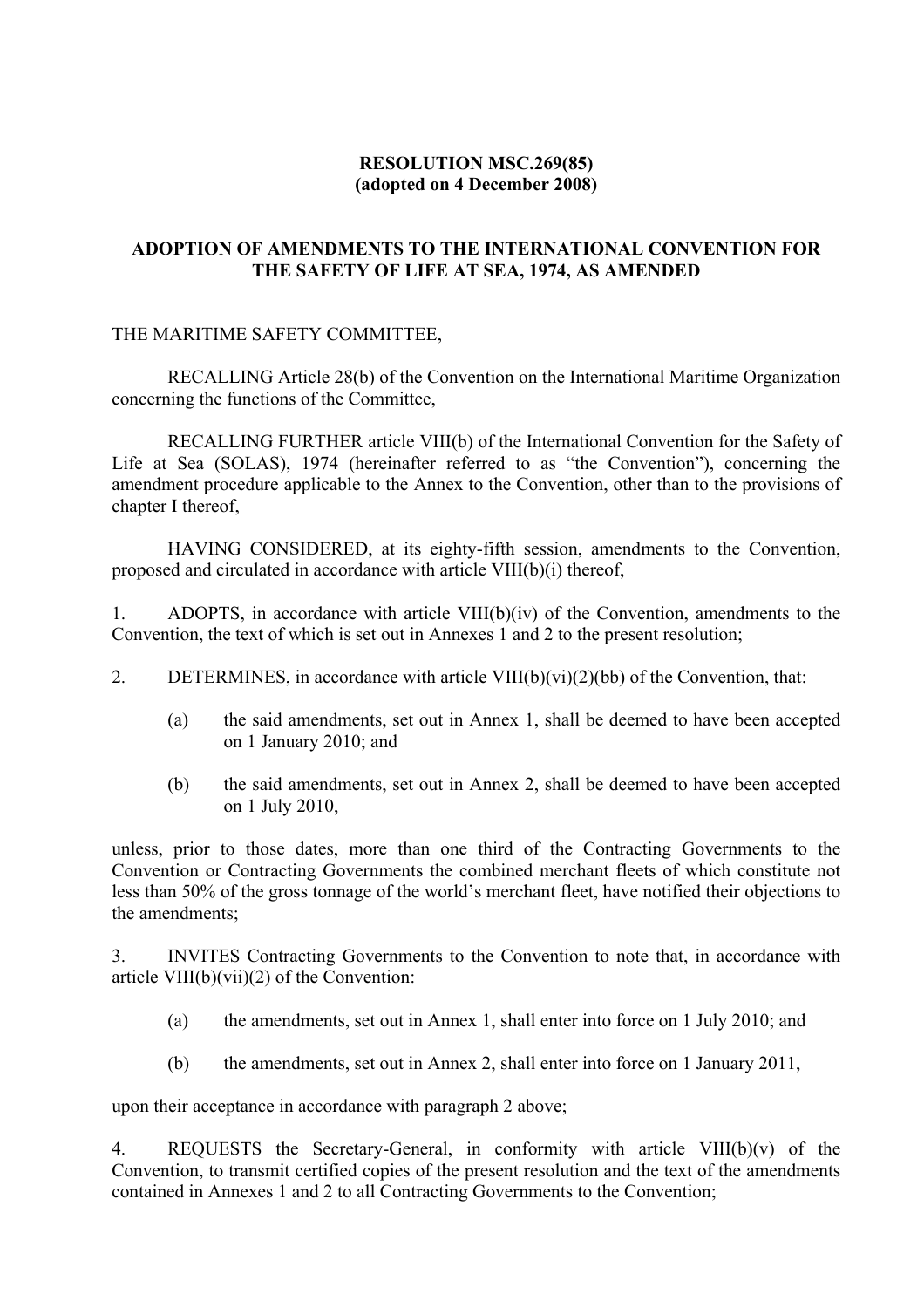RESOLUTION MSC.269(85) Page 2

5. FURTHER REQUESTS the Secretary-General to transmit copies of this resolution and its Annexes 1 and 2 to Members of the Organization, which are not Contracting Governments to the Convention.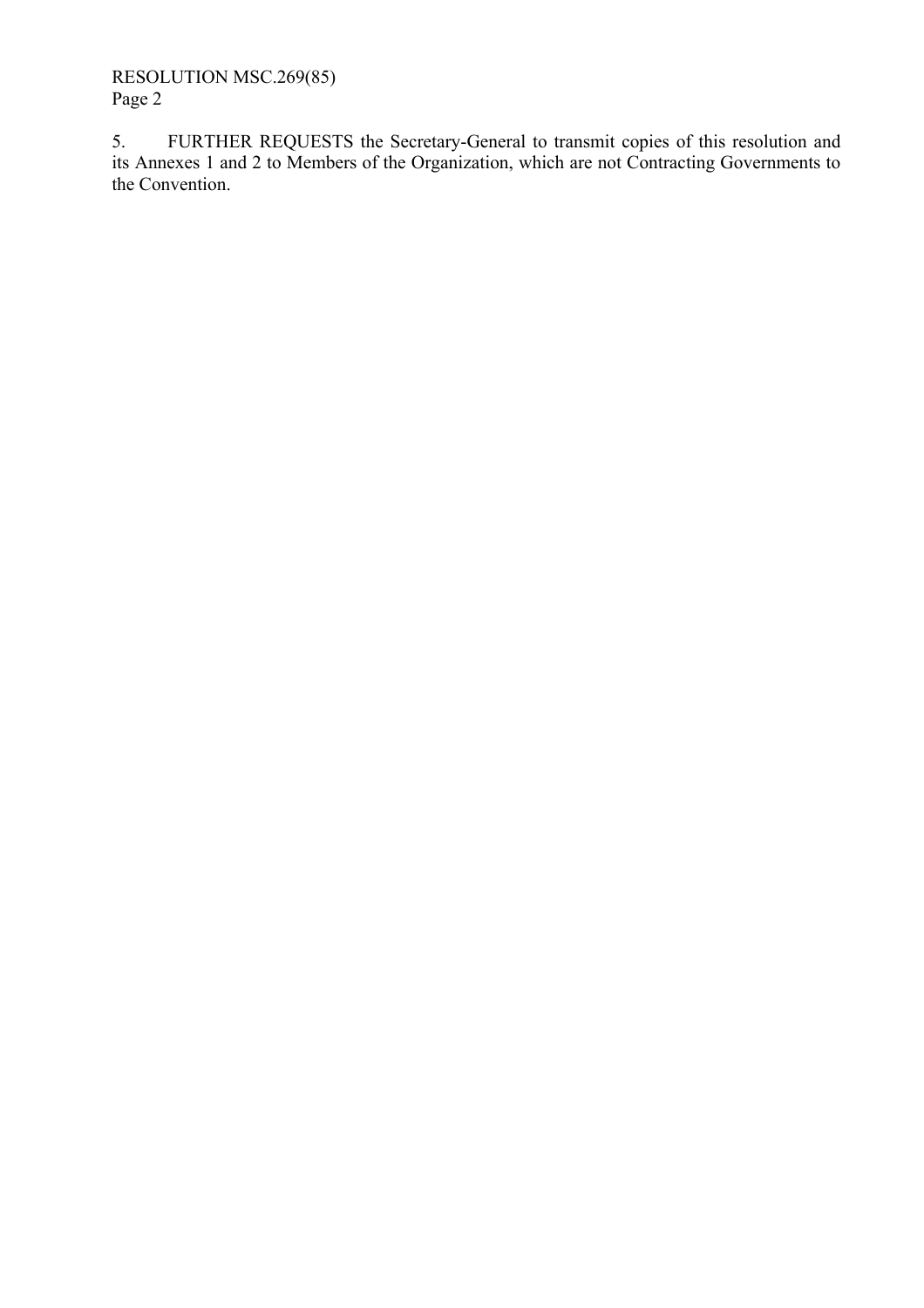#### ANNEX 1

# **AMENDMENTS TO THE INTERNATIONAL CONVENTION FOR THE SAFETY OF LIFE AT SEA, 1974, AS AMENDED**

## **CHAPTER II-1 CONSTRUCTION - STRUCTURE, SUBDIVISION AND STABILITY, MACHINERY AND ELECTRICAL INSTALLATIONS**

#### **Part A General**

#### **Regulation 2 – Definitions**

1 The following new paragraph 27 is added after the existing paragraph 26:

ì27 *2008 IS Code* means the International Code on Intact Stability, 2008, consisting of an introduction, part A (the provisions of which shall be treated as mandatory) and part B (the provisions of which shall be treated as recommendatory), as adopted by resolution MSC.267(85), provided that:

- .1 amendments to the introduction and part A of the Code are adopted, brought into force and take effect in accordance with the provisions of article VIII of the present Convention concerning the amendment procedures applicable to the Annex other than chapter I thereof; and
- .2 amendments to part B of the Code are adopted by the Maritime Safety Committee in accordance with its Rules of Procedure.<sup>"</sup>

#### **Part B-1 Stability**

#### **Regulation 5 – Intact stability information**

- 2 In the existing title of the regulation, the word "information" is deleted.
- 3 In paragraph 1, the following new sentence is added after the existing sentence:

ìIn addition to any other applicable requirements of the present regulations, ships having a length of 24 m and upwards constructed on or after 1 July 2010 shall as a minimum comply with the requirements of part A of the 2008 IS Code.<sup>7</sup>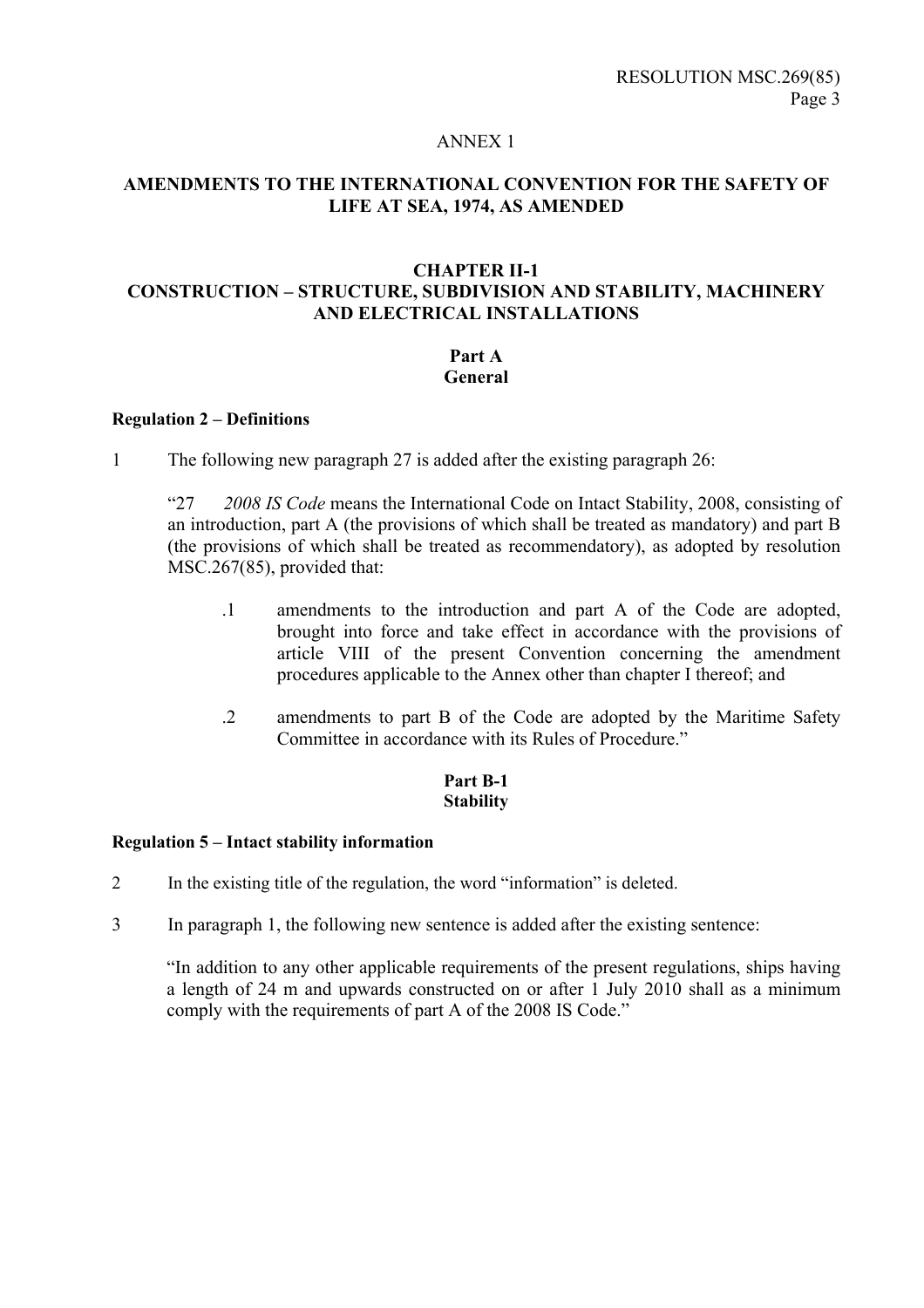## **CHAPTER II-2 CONSTRUCTION – FIRE PROTECTION, FIRE DETECTION AND FIRE EXTINCTION**

# **Part A General**

#### **Regulation 1 – Application**

4 The following new paragraph 2.3 is added:

ì2.3 Ships constructed on or after 1 July 2002 and before 1 July 2010 shall comply with paragraphs 7.1.1, 7.4.4.2, 7.4.4.3 and 7.5.2.1.2 of regulation 9, as adopted by resolution MSC.99 $(73)$ .

#### **Part C Suppression of fire**

## **Regulation 9** − **Containment of fire**

5 The last sentence of paragraph 4.1.1.2 is moved to a new separate paragraph 4.1.1.3 and the existing following paragraphs are renumbered accordingly.

6 The following text is added at the end of paragraph 4.1.1.2:

ìDoors approved without the sill being part of the frame, which are installed on or after 1 July 2010, shall be installed such that the gap under the door does not exceed 12 mm. A non-combustible sill shall be installed under the door such that floor coverings do not extend beneath the closed door."

7 The following text is added at the end of paragraph 4.1.2.1:

ìDoors approved without the sill being part of the frame, which are installed on or after 1 July 2010, shall be installed such that the gap under the door does not exceed 25 mm."

8 In paragraph 4.2.1, the following text is added after the first sentence:

"Doors approved as "A" class without the sill being part of the frame, which are installed on or after 1 July 2010, shall be installed such that the gap under the door does not exceed 12 mm and a non-combustible sill shall be installed under the door such that floor coverings do not extend beneath the closed door. Doors approved as "B" class without the sill being part of the frame, which are installed on or after 1 July 2010, shall be installed such that the gap under the door does not exceed 25 mm.<sup>"</sup>

9 In paragraph  $7.1.1$ , in the first and second sentences, the words "non-combustible" are replaced by the words "steel or equivalent".

10 At the beginning of paragraph 7.1.1.1, the words "subject to paragraph  $7.1.1.2$ " are added and the word "a" before the word "material" is replaced by the word "any".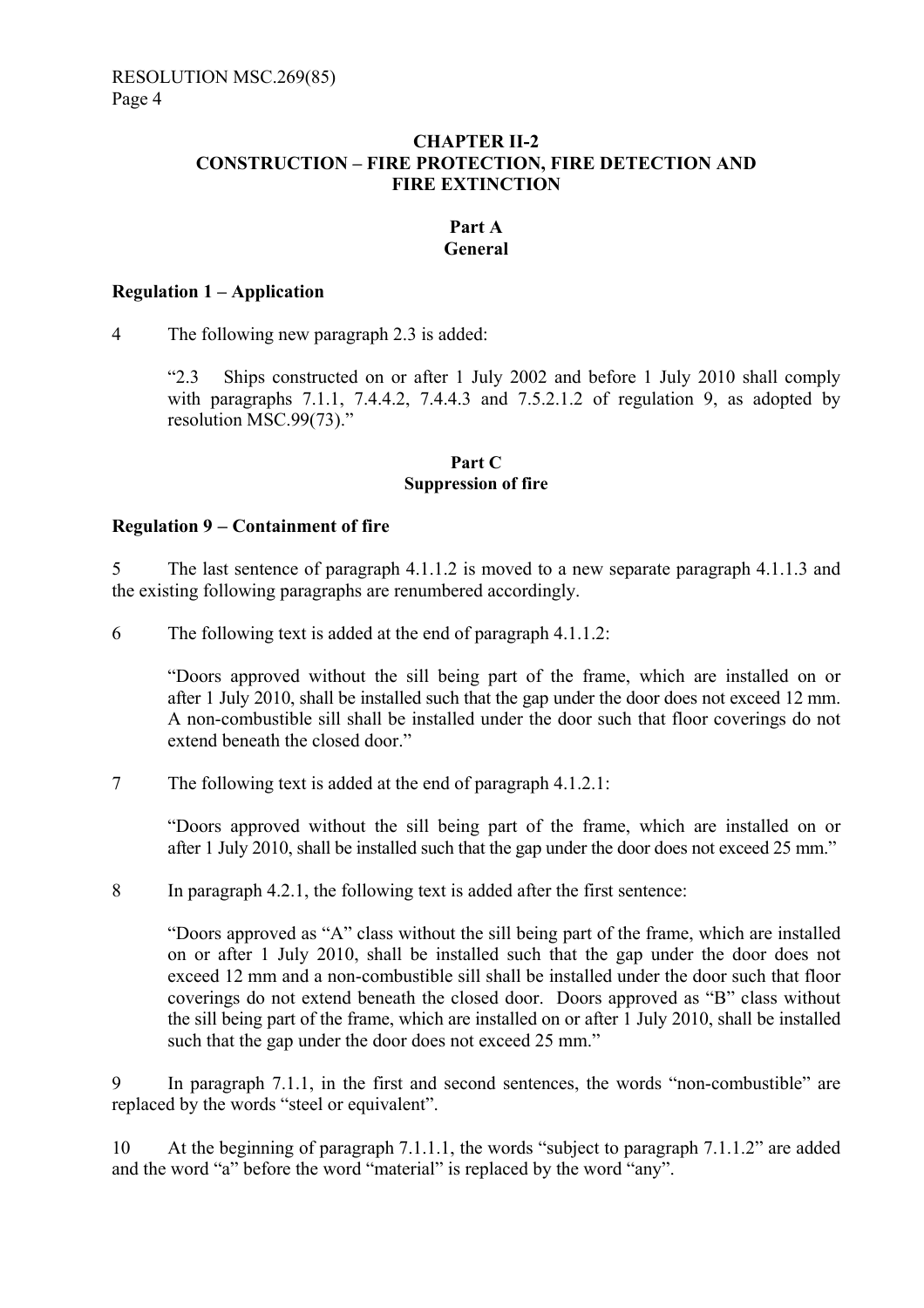11 The following new paragraph 7.1.1.2 is added after the existing paragraph 7.1.1.1 and the existing subsequent paragraphs are renumbered accordingly:

ì.2 on ships constructed on or after 1 July 2010, the ducts shall be made of heat resisting non-combustible material, which may be faced internally and externally with membranes having low flame-spread characteristics and, in each case, a calorific value<sup>\*\*</sup> not exceeding 45 MJ/m<sup>2</sup> of their surface area for the thickness used;"

12 In paragraph 7.4.4.2, the words "non-combustible" are replaced by the words "steel or equivalent".

13 In paragraph 7.4.4.3, the words "non-combustible" are replaced by the words "steel or equivalent".

14 At the beginning of paragraph 7.4.4.3.1, the words "subject to paragraph 7.4.4.3.2" are added and the word "a" before the word "material" is replaced by the word "any".

15 The following new paragraph 7.4.4.3.2 is added after the existing paragraph 7.4.4.3.1 and the existing subsequent paragraphs are renumbered accordingly:

ì.3.2 on ships constructed on or after 1 July 2010, the ducts shall be made of heat resisting non-combustible material, which may be faced internally and externally with membranes having low flame-spread characteristics and, in each case, a calorific value<sup>\*</sup> not exceeding 45 MJ/m<sup>2</sup> of their surface area for the thickness used;"

16 At the end of paragraph  $7.5.2.1.2$ , the words "and, in addition, a fire damper in the upper end of the duct" are added.

# **Regulation 10 – Fire fighting**

 $\frac{1}{2}$ 

 $\frac{1}{2}$ 

17 The following new paragraph 10.2.6 is inserted after the existing paragraph 10.2.5:

ì10.2.6 Passenger ships carrying more than 36 passengers constructed on or after 1 July 2010 shall be fitted with a suitably located means for fully recharging breathing air cylinders, free from contamination. The means for recharging shall be either:

- .1 breathing air compressors supplied from the main and emergency switchboard, or independently driven, with a minimum capacity of 60 *l*/min per required breathing apparatus, not to exceed 420 *l*/min; or
- .2 self-contained high-pressure storage systems of suitable pressure to recharge the breathing apparatus used on board, with a capacity of at least 1,200 *l* per required breathing apparatus, not to exceed 50,000 *l* of free air.<sup>7</sup>

<sup>\*\*</sup> Refer to the recommendations published by the International Organization for Standardization, in particular publication ISO 1716:2002, *Determination of calorific potential.*

Refer to the recommendations published by the International Organization for Standardization, in particular publication ISO 1716:2002, *Determination of calorific potential.*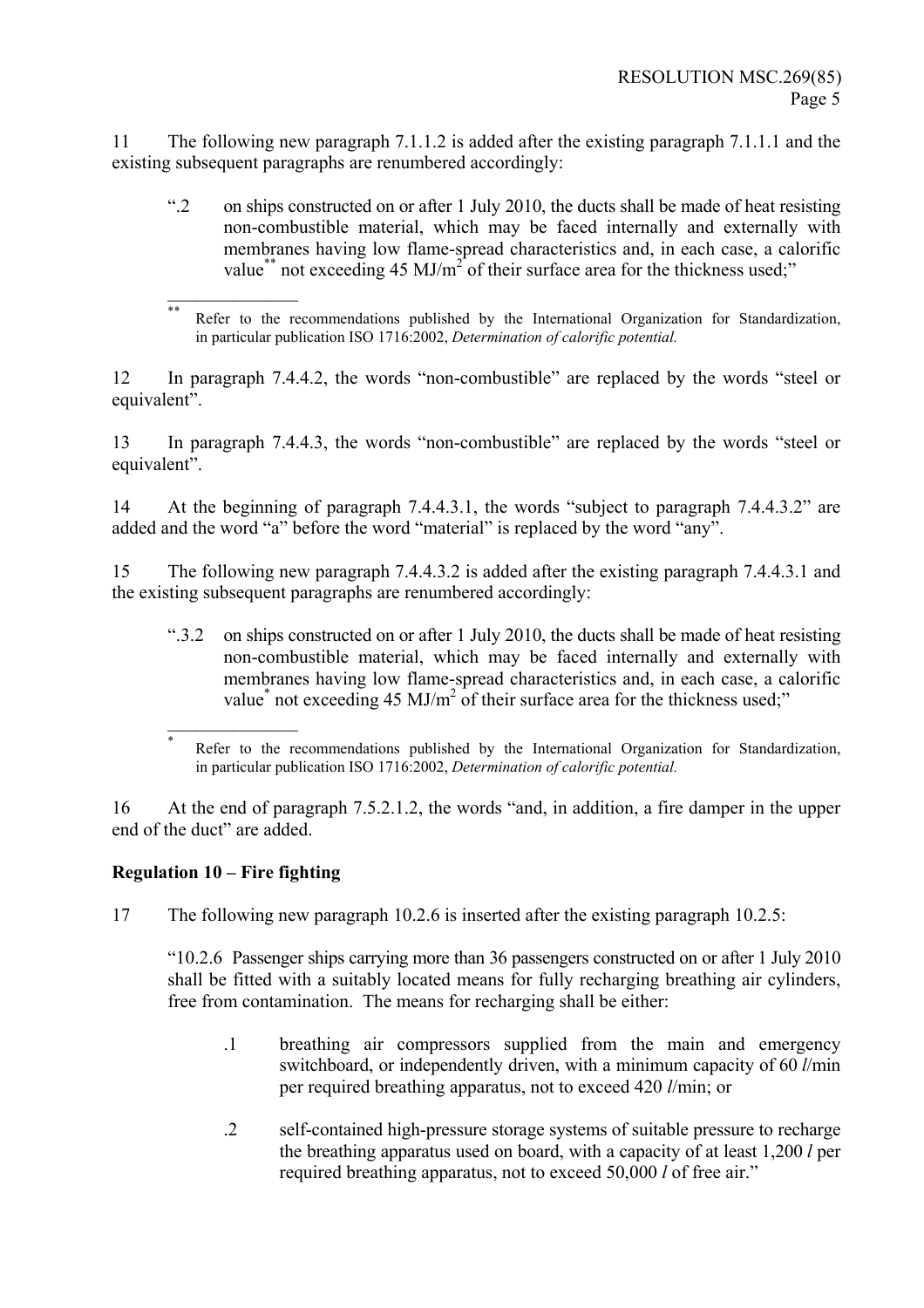#### ANNEX 2

# **AMENDMENTS TO THE INTERNATIONAL CONVENTION FOR THE SAFETY OF LIFE AT SEA, 1974, AS AMENDED**

## **CHAPTER II-2 CONSTRUCTION - FIRE PROTECTION, FIRE DETECTION AND FIRE EXTINCTION**

# **Part A**

# **General**

#### **Regulation 1 – Application**

1 The following new paragraph 2.4 is added after the existing paragraph 2.3:

ì2.4 The following ships, with cargo spaces intended for the carriage of packaged dangerous goods, shall comply with regulation 19.3, except when carrying dangerous goods specified as classes  $6.2$  and 7 and dangerous goods in limited quantities<sup>\*</sup> and excepted quantities\*\* in accordance with tables 19.1 and 19.3, not later than the date of the first renewal survey on or after the 1 January 2011:

- .1 cargo ships of 500 gross tonnage and upwards and passenger ships constructed on or after 1 September 1984 but before 1 January 2011; and
- .2 cargo ships of less than 500 gross tonnage constructed on or after 1 February 1992 but before 1 January 2011,

and notwithstanding these provisions:

- .3 cargo ships of 500 gross tonnage and upwards and passenger ships constructed on or after 1 September 1984 but before 1 July 1986 need not comply with regulation 19.3.3 provided that they comply with regulation 54.2.3 as adopted by resolution MSC.1(XLV);
- .4 cargo ships of 500 gross tonnage and upwards and passenger ships constructed on or after 1 July 1986 but before 1 February 1992 need not comply with regulation 19.3.3 provided that they comply with regulation 54.2.3 as adopted by resolution MSC.6(48);
- .5 cargo ships of 500 gross tonnage and upwards and passenger ships constructed on or after 1 September 1984 but before 1 July 1998 need not comply with regulations 19.3.10.1 and 19.3.10.2; and
- .6 cargo ships of less than 500 gross tonnage constructed on or after 1 February 1992 but before 1 July 1998 need not comply with regulations 19.3.10.1 and 19.3.10.2.<sup>n</sup>

 $\frac{1}{2}$ 

<sup>\*</sup> Refer to chapter 3.4 of the IMDG Code.

Refer to chapter 3.5 of the IMDG Code.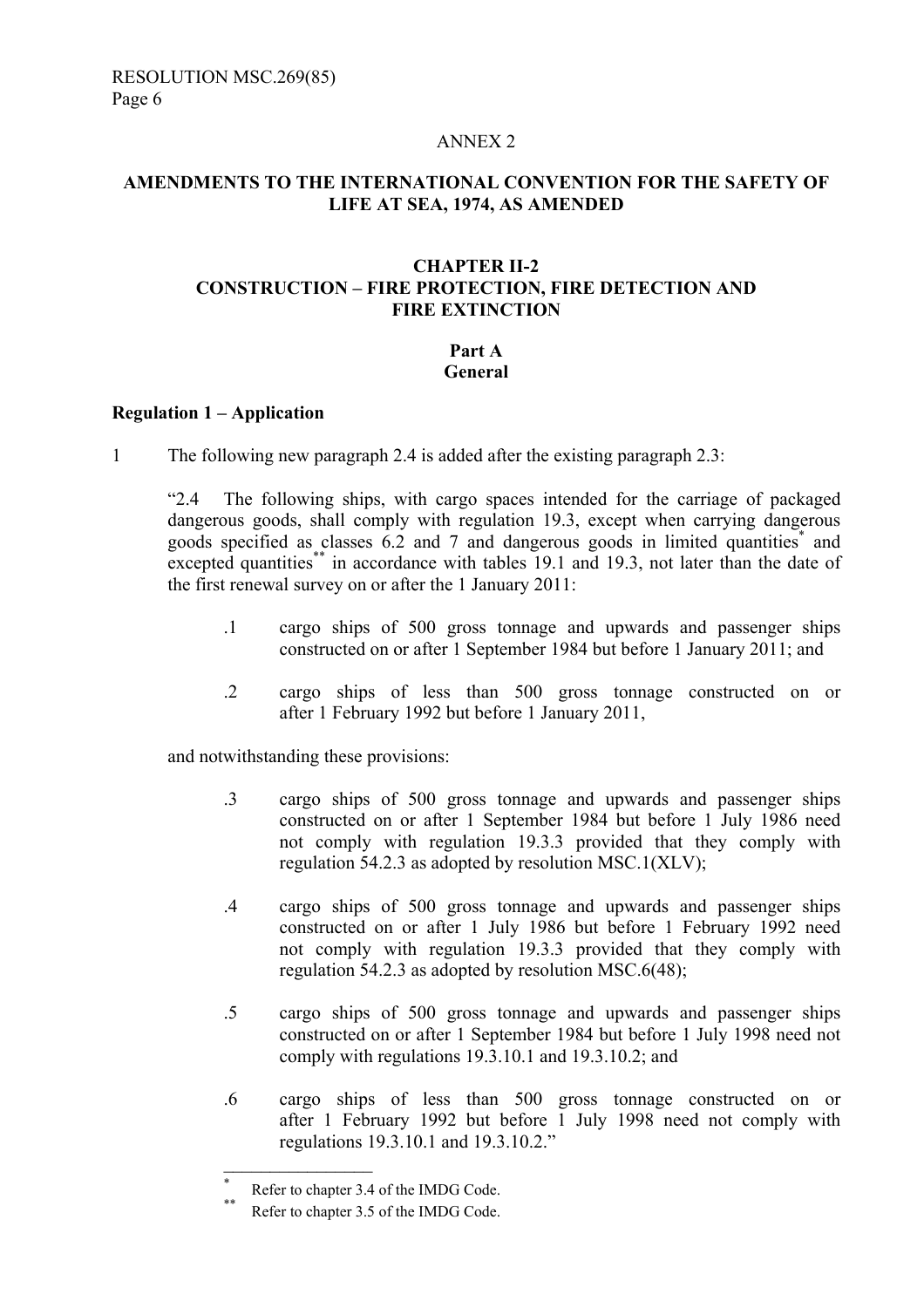#### **Part E Operational requirements**

#### **Regulation 16 – Operations**

2 In paragraph 2.1, the reference to "the Code of Safe Practice for Solid Bulk Cargoes" is replaced by the reference to "the International Maritime Solid Bulk Cargoes (IMSBC) Code".

#### **Part G Special requirements**

#### **Regulation 19 – Carriage of dangerous goods**

- 3 The existing note 1 to table 19.1 is replaced by the following:
	- ì 1 For classes 4 and 5.1 solids not applicable to closed freight containers. For classes 2, 3, 6.1 and 8 when carried in closed freight containers, the ventilation rate may be reduced to not less than two air changes per hour. For classes 4 and 5.1 liquids when carried in closed freight containers, the ventilation rate may be reduced to not less than two air changes per hour. For the purpose of this requirement, a portable tank is a closed freight container."

4 In note 10 to table 19.2, the words "the Code of Safe Practice for Solid Bulk Cargoes, adopted by resolution  $A.434(XI)$ <sup>n</sup> are replaced by the words "the International Maritime Solid" Bulk Cargoes (IMSBC) Code".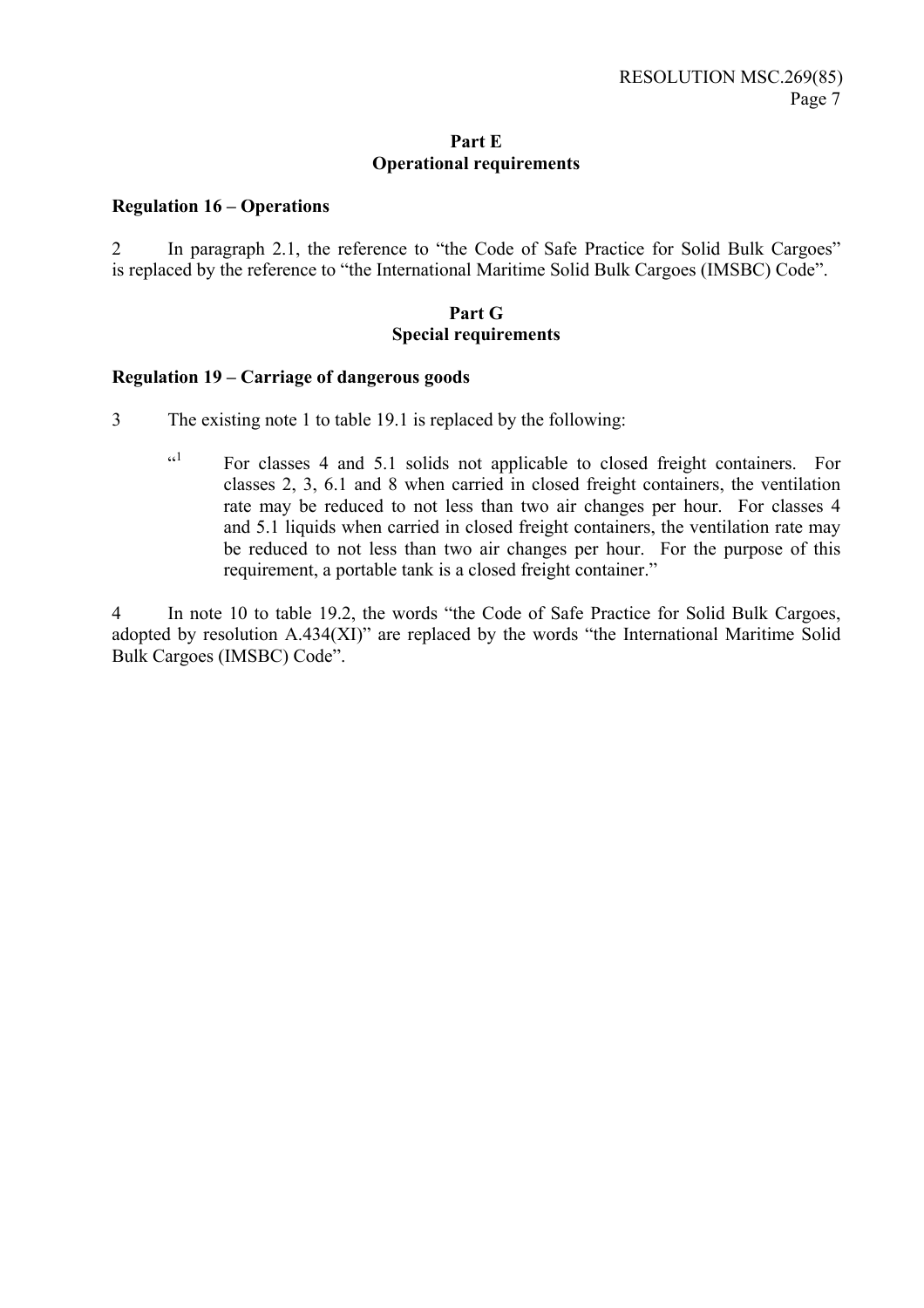The existing table 19.3 is replaced by the following table: 5

| Class<br>Regulation 19 | $\tilde{\mathcal{O}}$<br>$\mathbf{c}$ | 1.4S | $\overline{c}$ | 2.2                          | $\frac{flammabc^{20}}{$<br>$2.\overline{3}$ | $3$ non-flammable<br>$\overline{\mathcal{M}}$ | $<$ 23°C<br>FP <sup>15</sup><br>$\epsilon$ | $\geq$ 00 $\geq$<br>$\mathfrak{S}$<br>$23^{\circ}C$<br>$\overline{\Lambda}$<br>${\rm FP^{15}}$<br>$\tilde{ }$ | 4.                      | 4.2               | liguids <sup>21</sup><br>4.3 | solids<br>$4.\overline{3}$ | $\overline{5}$ .          | $5.2^{16}$  | $23^{\circ}C$<br>FP <sup>15</sup><br>liquids<br>$\overline{61}$ | $\geq$ 00 $\geq$<br>$23^{\circ}$ C to<br>$\wedge$ l<br>FP <sup>15</sup><br>liquids<br>$\overline{61}$ | liquids<br>6.] | solids<br>$\overline{61}$ | $23^{\circ}C$<br>V<br>FP <sup>15</sup><br>liquids<br>$\infty$ | $\geq$ 00 $\geq$<br>$23^{\circ}$ C to<br>$\wedge$<br>FP <sup>15</sup><br>liquids<br>$\infty$ | liquids<br>$\infty$          | solids<br>$\infty$       | $\circ$                  |
|------------------------|---------------------------------------|------|----------------|------------------------------|---------------------------------------------|-----------------------------------------------|--------------------------------------------|---------------------------------------------------------------------------------------------------------------|-------------------------|-------------------|------------------------------|----------------------------|---------------------------|-------------|-----------------------------------------------------------------|-------------------------------------------------------------------------------------------------------|----------------|---------------------------|---------------------------------------------------------------|----------------------------------------------------------------------------------------------|------------------------------|--------------------------|--------------------------|
| 3.1.1                  | X                                     | X    | $\mathbf X$    | $\mathbf X$                  | $\mathbf X$                                 | $\mathbf X$                                   | $\mathbf X$                                | $\overline{X}$                                                                                                | $\mathbf X$             | X                 | $\mathbf X$                  | $\mathbf X$                | $\mathbf X$               | $\mathbf X$ | X                                                               | $\mathbf X$                                                                                           | X              | $\mathbf X$               | $\mathbf X$                                                   | $\mathbf X$                                                                                  | $\mathbf X$                  | $\mathbf X$              | $\mathbf X$              |
| 3.1.2                  | X                                     | X    | $\mathbf X$    | $\mathbf X$                  | $\mathbf X$                                 | $\mathbf X$                                   | $\mathbf X$                                | $\mathbf X$                                                                                                   | $\mathbf X$             | $\mathbf X$       | $\boldsymbol{\mathrm{X}}$    | X                          | $\boldsymbol{\mathrm{X}}$ | $\mathbf X$ | X                                                               | $\mathbf X$                                                                                           | X              | $\mathbf X$               | X                                                             | $\mathbf X$                                                                                  | $\boldsymbol{\mathrm{X}}$    | X                        | $\overline{a}$           |
| 3.1.3                  | X                                     |      |                | $\qquad \qquad \blacksquare$ |                                             |                                               |                                            | $\qquad \qquad \blacksquare$                                                                                  |                         |                   |                              |                            |                           |             |                                                                 |                                                                                                       |                |                           |                                                               |                                                                                              |                              |                          |                          |
| 3.1.4                  | X                                     |      |                | $\overline{\phantom{a}}$     |                                             |                                               |                                            | $\qquad \qquad \blacksquare$                                                                                  |                         |                   |                              |                            |                           |             |                                                                 |                                                                                                       |                |                           |                                                               |                                                                                              | $\overline{\phantom{a}}$     |                          |                          |
| 3.2                    | X                                     |      | $\mathbf X$    | $\overline{\phantom{a}}$     | $\mathbf X$                                 | $\qquad \qquad \blacksquare$                  | $\mathbf X$                                | -                                                                                                             |                         | -                 | $\mathrm{X}^{18}$            |                            | $\overline{a}$            |             | X                                                               |                                                                                                       |                |                           | $\mathbf X$                                                   |                                                                                              | $\qquad \qquad \blacksquare$ |                          | $X^{17}$                 |
| 3.3                    | X                                     | X    | X              | X                            |                                             | X                                             | X                                          | X                                                                                                             | $\mathbf X$             | X                 | X                            | $\overline{X}$             | $\mathbf X$               |             | X                                                               | X                                                                                                     | X              | X                         | X                                                             | $\mathbf X$                                                                                  | X                            | $\mathbf X$              | $\qquad \qquad -$        |
| 3.4.1                  |                                       | Ĭ.   | X              | $\overline{\phantom{a}}$     |                                             | X                                             | X                                          | $\blacksquare$                                                                                                | $\bar{\mathbf{X}}^{11}$ | $\mathrm{X}^{11}$ | $\boldsymbol{\mathrm{X}}$    | $\mathbf X$                | $\mathrm{X}^{11}$         |             | $\mathbf X$                                                     | $\mathbf X$                                                                                           | $\frac{1}{2}$  | $\mathrm{X}^{11}$         | $\mathbf X$                                                   | X                                                                                            | $\overline{\phantom{a}}$     |                          | $X^{11}$                 |
| 3.4.2                  |                                       |      | X              | $\frac{1}{2}$                |                                             | $\qquad \qquad \blacksquare$                  | $\mathbf X$                                | $\qquad \qquad \blacksquare$                                                                                  |                         |                   |                              |                            | $\overline{a}$            |             | X                                                               |                                                                                                       |                |                           | $\boldsymbol{\mathrm{X}}$                                     |                                                                                              |                              |                          | $\mathrm{X}^{17}$        |
| 3.5                    |                                       |      |                | $\frac{1}{2}$                |                                             | $\qquad \qquad \blacksquare$                  | X                                          | $\qquad \qquad \blacksquare$                                                                                  | ÷,                      |                   | ÷,                           | $\overline{a}$             | $\overline{a}$            |             | X                                                               | $\mathbf X$                                                                                           | X              |                           | $\mathbf X$                                                   | $\overline{X}^{19}$                                                                          | $\mathrm{X}^{19}$            |                          | $\overline{a}$           |
| $\overline{3.6}$       |                                       |      | X              | $\mathbf X$                  | $\mathbf X$                                 | $\mathbf X$                                   | $\mathbf X$                                | $\mathbf X$                                                                                                   | $\mathbf X$             | X                 | X                            | X                          | $\mathbf X$               | X           | X                                                               | $\bar{X}$                                                                                             | X              | $\mathbf X$               | X                                                             | $\mathbf X$                                                                                  | $\boldsymbol{\mathrm{X}}$    | $\mathbf X$              | $\mathrm{X}^{14}$        |
| 3.7                    |                                       |      |                | $\overline{\phantom{a}}$     |                                             | $\overline{a}$                                | $\mathbf X$                                | $\overline{X}$                                                                                                | $\mathbf X$             | X                 | $\overline{X}$               | X                          | $\bar{X}$                 |             | X                                                               | $\mathbf X$                                                                                           | $\overline{a}$ |                           | X                                                             | $\mathbf X$                                                                                  | $\overline{\phantom{a}}$     |                          | $\overline{a}$           |
| 3.8                    | $\mathrm{X}^{12}$                     |      | $\mathbf X$    | $\mathbf X$                  | $\mathbf X$                                 | $\mathbf X$                                   | X                                          | X                                                                                                             | $\mathbf X$             | X                 | $\overline{X}$               | $\mathbf X$                | $X^{13}$                  | $\mathbf X$ | X                                                               | $\mathbf X$                                                                                           | $\overline{a}$ |                           | X                                                             | $\mathbf X$                                                                                  | $\blacksquare$               | $\overline{\phantom{m}}$ | $\overline{\phantom{a}}$ |
| 3.9                    | X                                     | X    | X              | X                            | $\mathbf X$                                 | $\mathbf X$                                   | $\mathbf X$                                | $\mathbf X$                                                                                                   | $\mathbf X$             | X                 | $\boldsymbol{\mathrm{X}}$    | $\mathbf X$                | $\boldsymbol{\mathrm{X}}$ | X           | X                                                               | X                                                                                                     | X              | $\mathbf X$               | X                                                             | $\mathbf X$                                                                                  | $\mathbf X$                  | $\mathbf X$              | $\mathbf X$              |
| 3.10.1                 | $\mathbf X$                           | X    | X              | $\mathbf X$                  | $\mathbf X$                                 | $\mathbf X$                                   | $\mathbf X$                                | $\mathbf X$                                                                                                   | $\mathbf X$             | $\mathbf X$       | $\boldsymbol{\mathrm{X}}$    | $\mathbf X$                | $\boldsymbol{\mathrm{X}}$ | $\mathbf X$ | X                                                               | $\mathbf X$                                                                                           | X              | $\mathbf X$               | $\mathbf X$                                                   | $\mathbf X$                                                                                  | $\mathbf X$                  | $\mathbf X$              | $\mathbf X$              |
| 3.10.2                 | $\mathbf X$                           | X    | $\mathbf X$    | $\overline{X}$               | $\mathbf X$                                 | $\mathbf X$                                   | $\mathbf X$                                | X                                                                                                             | X                       | X                 | $\boldsymbol{\mathrm{X}}$    | X                          | X                         | X           | X                                                               | X                                                                                                     | X              | X                         | $\mathbf X$                                                   | $\mathbf X$                                                                                  | $\mathbf X$                  | X                        | $\mathbf X$              |

# "Table 19.3 – Application of the requirements to different classes of dangerous goods except solid dangerous goods in bulk

 $11\,$ When "mechanically-ventilated spaces" are required by the IMDG Code.

 $12$ Stow 3 m horizontally away from the machinery space boundaries in all cases.

 $13\,$ Refer to the IMDG Code.

- $14\,$ As appropriate for the goods to be carried.
- 15 FP means flashpoint.
- 16 Under the provisions of the IMDG Code, stowage of class 5.2 dangerous goods under deck or in enclosed ro-ro spaces is prohibited.

 $17\,$ Only applicable to dangerous goods evolving flammable vapour listed in the IMDG Code.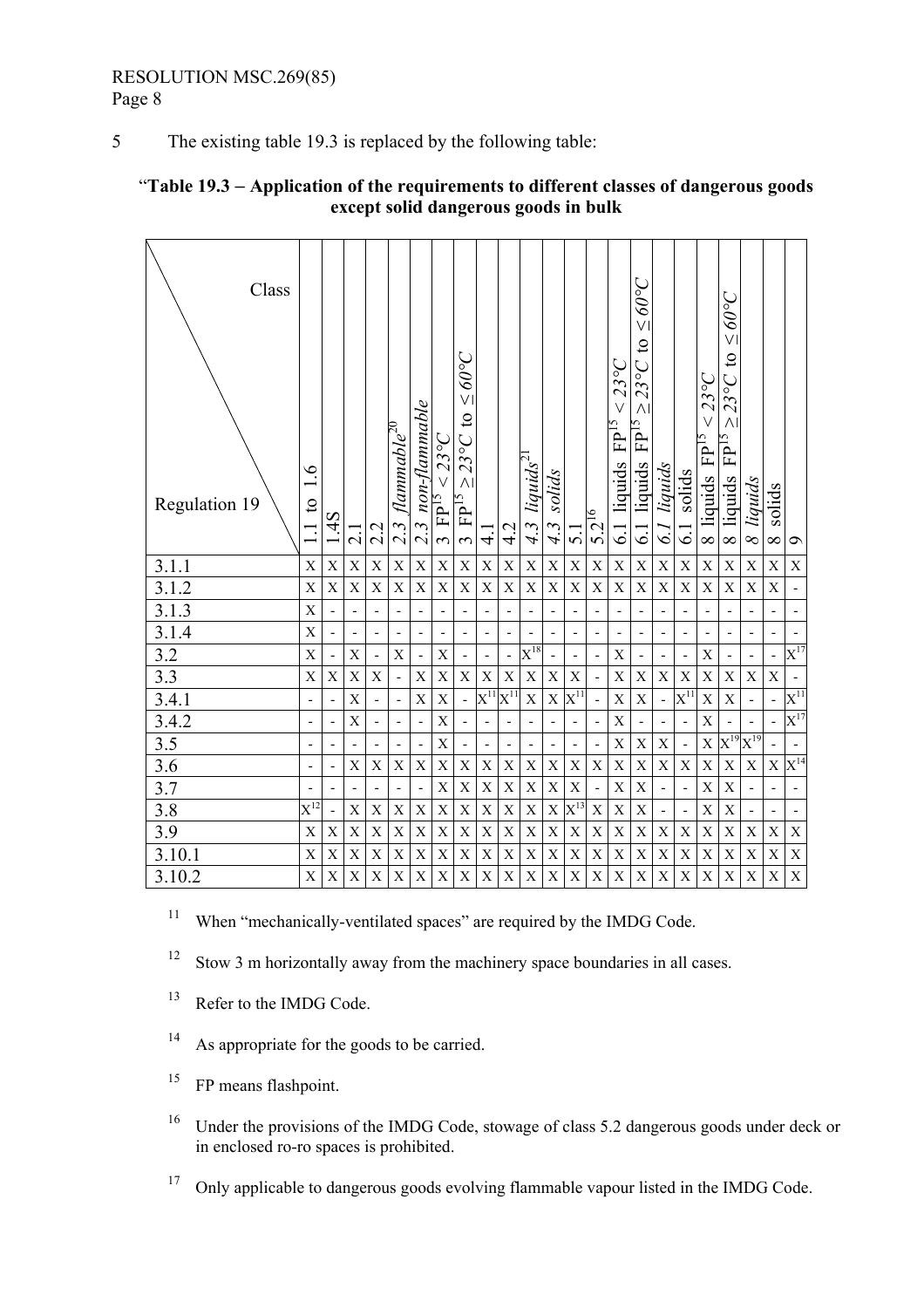- 18 Only applicable to dangerous goods having a flashpoint less than 23ºC listed in the IMDG Code.
- <sup>19</sup> Only applicable to dangerous goods having a subsidiary risk class 6.1.
- <sup>20</sup> Under the provisions of the IMDG Code, stowage of class 2.3 having subsidiary risk class 2.1 under deck or in enclosed ro-ro spaces is prohibited.
- <sup>21</sup> Under the provisions of the IMDG Code, stowage of class 4.3 liquids having a flashpoint less than 23°C under deck or in enclosed ro-ro spaces is prohibited."

 $6$  In paragraph 2.1, after the words "except when carrying dangerous goods in limited quantities", the following words are added:

"and excepted quantities".

 $\frac{1}{2}$ 

 $\frac{1}{2}$ 

Refer to chapter 3.5 of the IMDG Code.

7 In paragraph 3.4, the existing title is replaced as follows:

ì3.4 *Ventilation arrangement*î.

8 The following text is added at the end of the first sentence of paragraph 3.6.1:

ìand shall be selected taking into account the hazards associated with the chemicals being transported and the standards developed by the Organization according to the class and physical state\*."

9 At the end of paragraph 4, the words "and excepted quantities" are added.

#### **CHAPTER VI CARRIAGE OF CARGOES**

#### **Part A General provisions**

10 The following new regulations 1-1 and 1-2 are added after the existing regulation 1:

# ì**Regulation 1-1 Definitions**

For the purpose of this chapter, unless expressly provided otherwise, the following definitions shall apply:

For solid bulk cargoes, the protective clothing should satisfy the equipment provisions specified in the respective schedules of the IMSBC Code for the individual substances. For packaged goods, the protective clothing should satisfy the equipment provisions specified in emergency procedures (EmS) of the Supplement to the IMDG Code for the individual substances.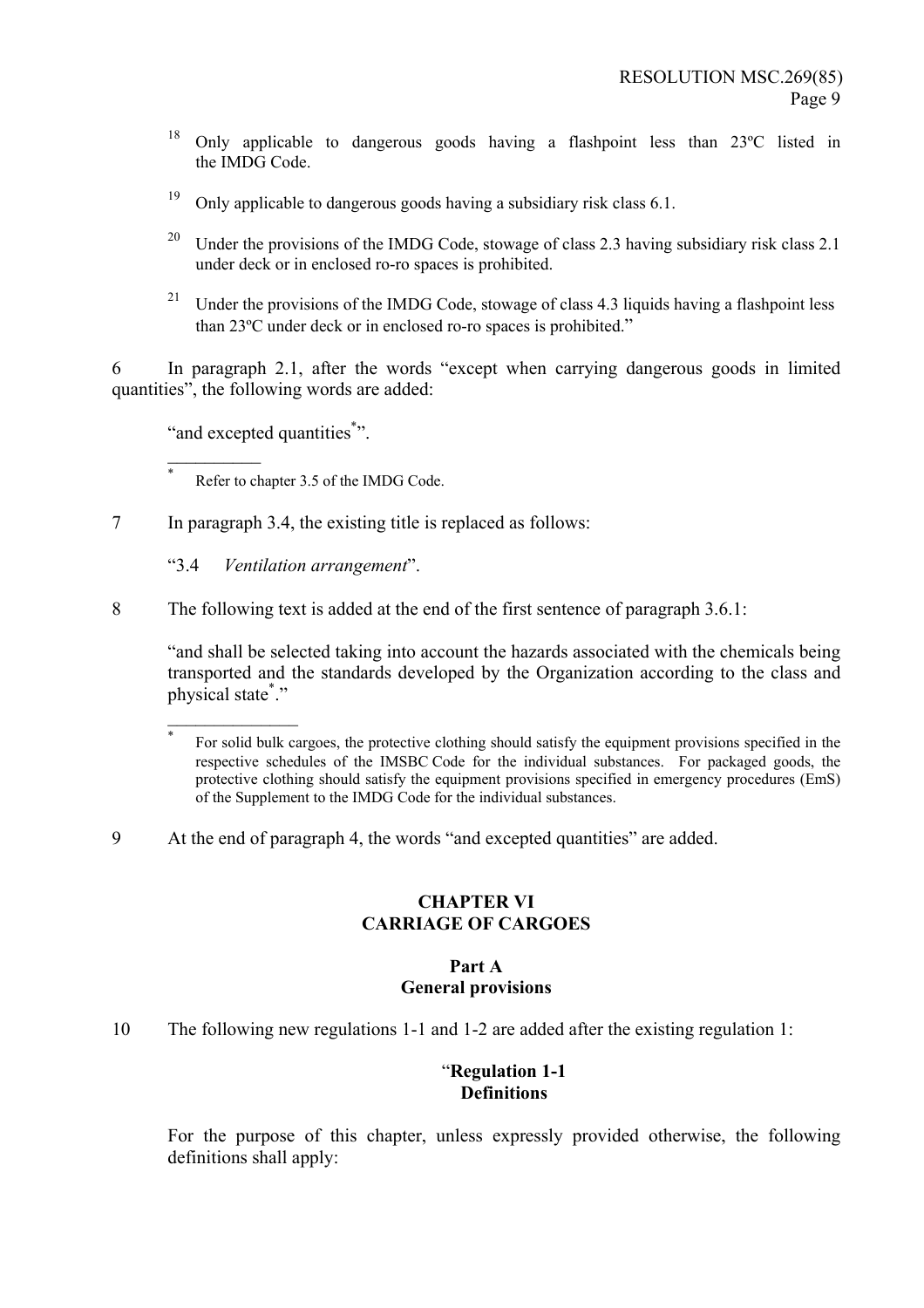1 *IMSBC Code* means the International Maritime Solid Bulk Cargoes (IMSBC) Code adopted by the Maritime Safety Committee of the Organization by resolution MSC.268(85), as may be amended by the Organization, provided that such amendments are adopted, brought into force and take effect in accordance with the provisions of article VIII of the present Convention concerning the amendment procedures applicable to the Annex other than chapter I.

2 *Solid bulk cargo* means any cargo, other than liquid or gas, consisting of a combination of particles, granules or any larger pieces of material generally uniform in composition, which is loaded directly into the cargo spaces of a ship without any intermediate form of containment.

# **Regulation 1-2 Requirements for the carriage of solid bulk cargoes other than grain**

The carriage of solid bulk cargoes other than grain shall be in compliance with the relevant provisions of the IMSBC Code."

# **Regulation 2 – Cargo information**

- 11 The existing subparagraph .2 of paragraph 2 is replaced by the following:
	- ì.2 in the case of solid bulk cargo, information as required by section 4 of the IMSBC Code."
- 12 The existing paragraph 2.3 is deleted.

#### **Regulation 3 – Oxygen analysis and gas detection equipment**

13 In paragraph 1, the word "solid" is inserted in the first sentence, after the words "When transporting a".

## **Part B Special provisions for bulk cargoes other than grain**

14 The title of part B is replaced as follows:

# ì**Special provisions for solid bulk cargoes**î

# **Regulation 6 – Acceptability for shipment**

15 In existing paragraph 1, the word "solid" is inserted in the first sentence after the words "Prior to loading a".

16 The existing paragraphs 2 and 3 are deleted.